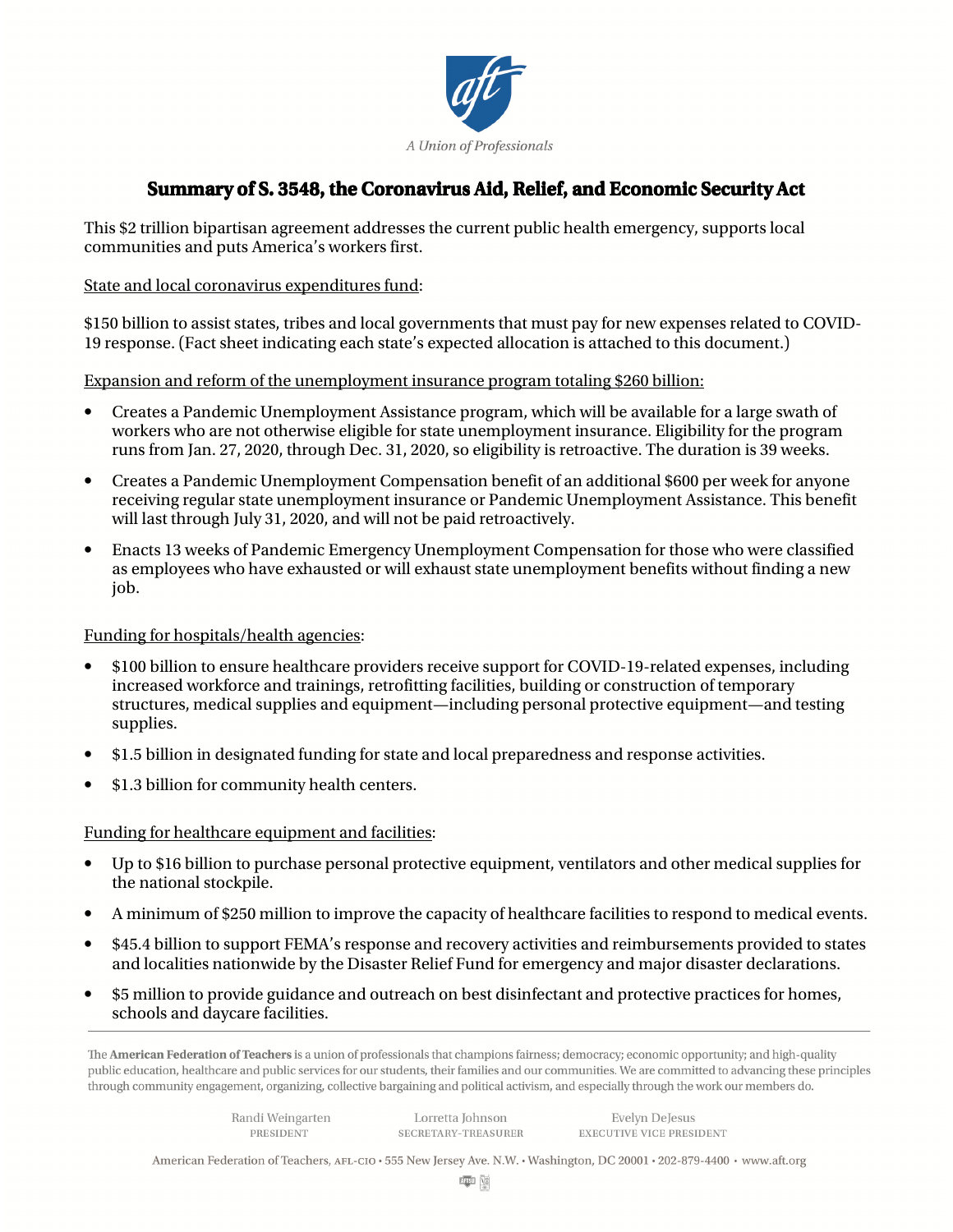# Medicare/Medicaid:

- Temporarily lifts Medicare cuts that reduce payments to providers by 2 percent, boosting payments for hospital, physician, nursing home, home health and other care.
- Increases the payment that would otherwise be made to a hospital for treating a patient admitted with COVID-19 by 20 percent.
- Delays reductions in disproportionate share hospital payments through Nov. 30, 2020.

# Other healthcare programs:

- \$14.4 billion to support increased demand for healthcare services at VA facilities and through telehealth, including the purchase of medical equipment and supplies, testing kits, and personal protective equipment and \$606 million to address infrastructure demands, including the development of alternative sites of care and procurement of mobile treatment centers.
- \$200 million for telecommunications services, information services and devices necessary to enable the provision of telehealth services.
- \$425 million to address mental health and substance use disorders as a result of the coronavirus pandemic.
- \$100 million for correctional officers' overtime, personal protective equipment and supplies related to the coronavirus, clean work and living environments, and inmate medical care and supplies related to the coronavirus.
- \$275 million to expand services and capacity for rural hospitals, telehealth, poison control centers and the Ryan White HIV/AIDS Program.
- \$500 million to support the Centers for Disease Control and Prevention's global health efforts.

# Healthcare policy:

- Free coverage, without cost sharing, for a COVID-19 vaccine.
- Reauthorization of health professions workforce programs.
- Extends rural healthcare services outreach, rural health network development, and small healthcare provider quality improvement grant programs.
- Rural health clinics and federally qualified health centers would be allowed to provide telehealth services to beneficiaries in their homes under Medicare during the COVID-19 crisis.
- Healthcare professionals who volunteer service receive federal and state liability protection.

#### Education Stabilization Fund totaling \$31 billion:

• \$13.5 billion for **elementary and secondary education** for formula grants to states, which will then distribute 90 percent of funds to districts to use for coronavirus-response activities, such as planning for and coordinating long-term school closures, purchasing educational technology to support online learning for all students served by the district, and additional activities authorized by federal elementary and secondary education laws.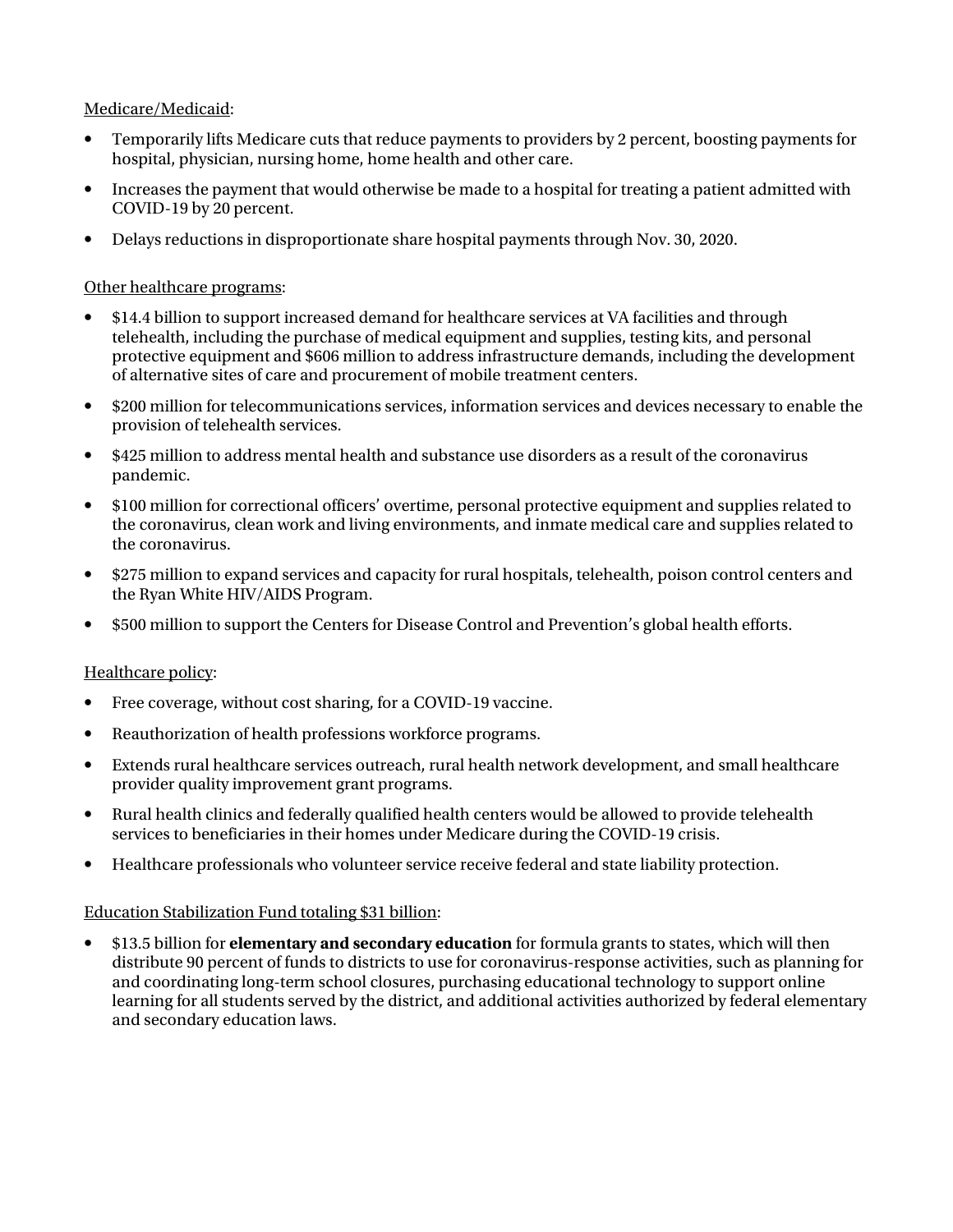- \$3 billion for **governors** to allocate at their discretion for emergency support grants to districts and higher education institutions most significantly affected by the coronavirus.
- \$14.25 billion for **higher education emergency relief** to defray expenses for institutions of higher education, such as lost revenue; technology costs associated with a transition to distance education; and grants to students for food, housing, course materials, technology, healthcare and child care.
	- o Colleges and universities must use at least 50 percent of their allocations to provide emergency financial aid to students.
- Waiver authority: Upon request by a state, Indian tribe or district due to the COVID-19 emergency, the secretary of education may waive certain limited Every Student Succeeds Act requirements, and such waivers apply only to the 2019-2020 school year.

# Help for student loan borrowers:

- Codifies Trump administration's initiative to suspend interest from accruing on student loan debts (for Direct Loans and federally held Federal Family Education Loans).
- Suspends student loan payments for six months (for Direct Loans and federally held FFELs), while still counting those months toward public service loan forgiveness and income-driven repayment.
- Halts involuntary collections of wages, tax refunds and Social Security benefits to pay back student loans.
- Provides flexibility in timelines required for qualifying service for Teacher Loan Forgiveness and Teacher Education Assistance for College and Higher Education Grant recipients.
- Provides a tax incentive for employers to help pay their employees' student loans, through the end of the year.

#### Payments to individuals:

One-time \$1,200 check for individuals making up to \$75,000 per year, or \$2,400 for couples earning less than \$150,000. Payments are scaled down for individuals earning between \$75,000 and \$99,000 and couples earning between \$150,000 and \$198,000, and are phased out altogether for those above the income thresholds. Also provides an additional \$500 per child.

#### Child care and education:

- \$3.5 billion for the Child Care and Development Block Grant to assist providers affected by decreased enrollment or closures, or to help them remain open.
	- o States are encouraged to continue to pay staff wages.
	- $\circ$  Funds are authorized to provide child care assistance to healthcare workers, emergency responders and sanitation workers without regard to income eligibility requirements.
	- o Funds can be available to providers even if providers were not receiving CCDBG assistance prior to COVID-19. Funds can be used for expenses incurred prior to the bill's enactment for previously mentioned purposes.
- \$750 million for Head Start.